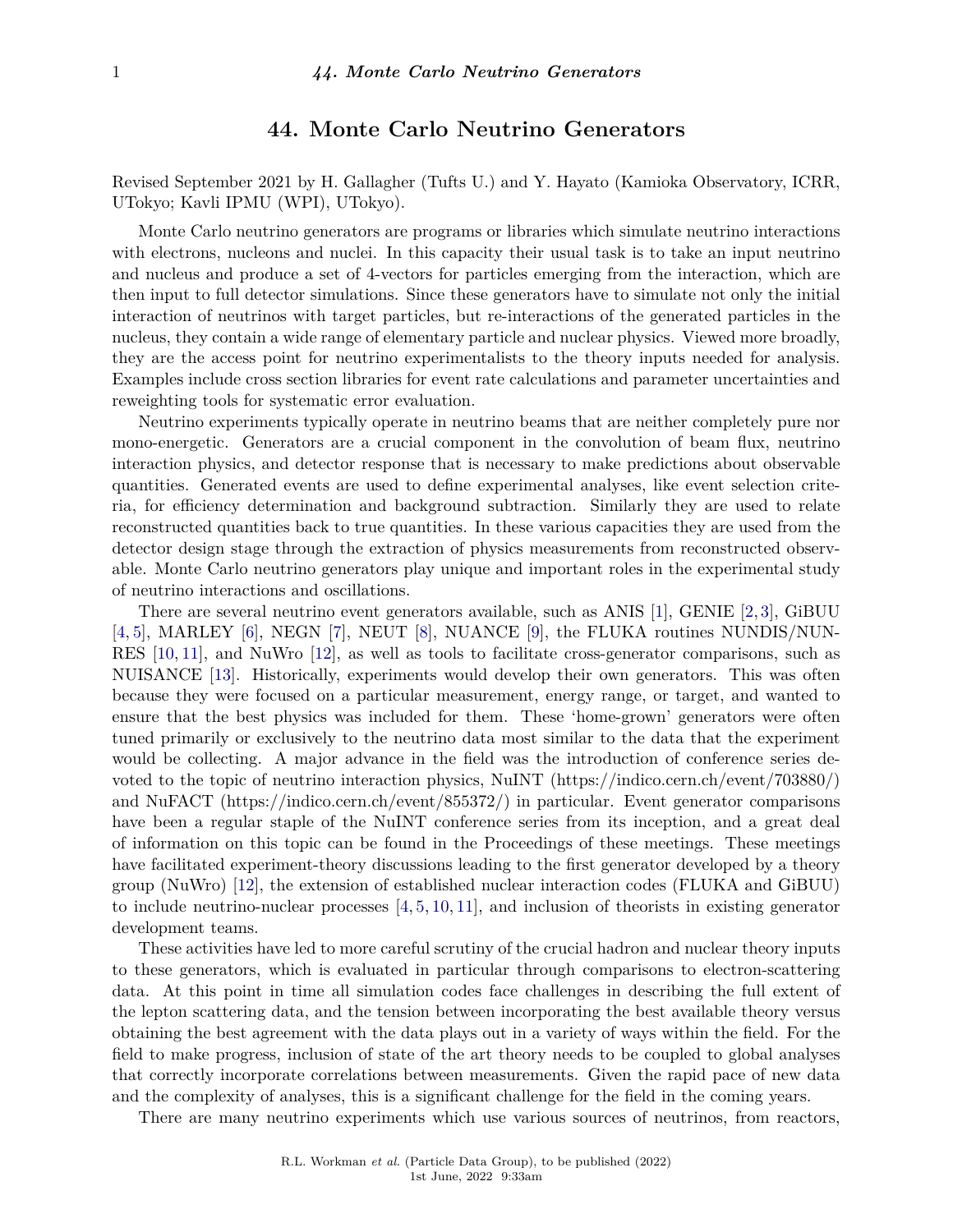accelerators, the atmosphere, and astrophysical sources, thereby covering a range of energies from MeV to TeV. Much of the emphasis has been on the few-GeV region in the generators, as this is the relevant energy range for short- and long-baseline neutrino oscillation experiments. These generators use the impulse approximation, which treats the nucleus as a collection of independent nucleons and the primary interaction occurs between the probe and a single nucleon, for most of the initial interaction, and subsequently simulates the interactions of secondary particles in the nucleus in semi-classical ways. Semi-classical hadron transport approaches are commonly used as they are able simulate a variety of nuclei in a single model, fully describe complex multi-particle final states, and for practical considerations as these approaches are fast. However, there are several challenges facing these simulations coming mainly from the complexity of the nuclear physics, and the need to avoid double counting in combining perturbative and non-perturbative models for the neutrinonucleon scattering processes. The overall validity of this impulse approximation-based scheme, and in particular the importance of scattering channels that involve more than one nucleon, is a crucial question that is the topic of much current work. While generators share many common ingredients, differences in implementation, parameter values, and approaches to avoid double counting can yield dramatically different predictions [\[14\]](#page-6-13). In the following sections, interaction models and their implementations, including final-state interactions of hadrons produced in the nuclei, are described.

In order to assure their validity, neutrino event generators are tuned and validated against a wide variety of data. This means that the quality of the outputs from generators is limited by the quality of experimental data. The existing neutrino-nucleon and neutrino-nucleus scattering data sets are not restrictive enough to eliminate many approaches. On the other hand, there are various precise data sets, which use photon, charged lepton, and hadron probes. These data sets are extensively used to validate the generators. The results from these external data tuning exercises are important for experiments as they quantify the uncertainty on model parameters, needed by experiments in the evaluation of generator-related systematic errors. Electron scattering data plays an important role in determining the vector contribution to the form-factors and structure functions, as well as in evaluating specific aspects of the nuclear model [\[15,](#page-6-14) [16\]](#page-6-15). Hadron scattering data is used in validating the nuclear model, in particular of interactions between hadrons produced in the primary interaction and the residual target nucleus (final state interactions). As mentioned, tuning of neutrino-nucleon scattering and hadronization models relies heavily on the previous generation of high energy neutrino scattering and hydrogen and deuterium bubble chamber experiments. More recent data from the K2K, MiniBooNE, NOMAD, SciBooNE, MINOS, T2K, ArgoNEUT, MIN-ERvA, NOvA, MicroBooNE, ICARUS, SBND and Ninja experiments has been, or will be, used for this purpose, although caution is advisable due to possible biases that mismodeled nuclear effects might introduce. In practice, there are often choices to be made about which models to include in an overall simulation, and which data sets to use for tuning. The process of developing a comprehensive tune in GENIE is discussed in Ref. [\[3\]](#page-6-2).

However, all the recent experiments use nuclear targets and it is challenging to disentangle the neutrino-nucleon interaction from the effects of the nuclear environment. For example, it is difficult to separate charged current quasi-elastic scattering from the multi-nucleon quasi-elastic like scattering or single pion production, in which a pion is absorbed in the nucleus. Sometimes, there are tensions between the data sets from different experiments. Data on multi-pion and meson production are limited, but are anticipated to be measured in the near future experiments. Next generation experiments are expected to provide better detection capabilities with higher statistics and these data will help in evaluating and validating the models implemented in the generators.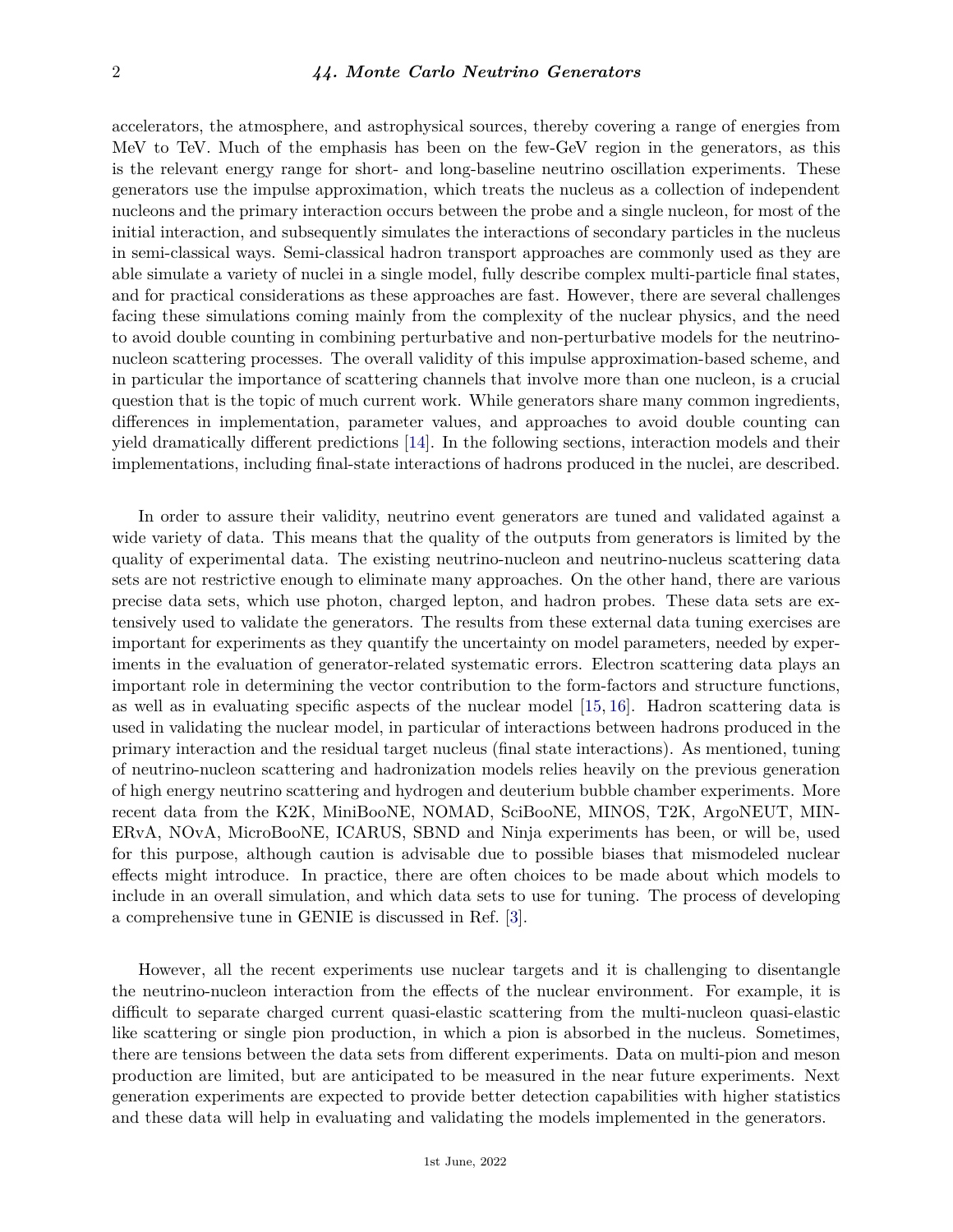## **44.1 Neutrino-Nucleon Scattering**

Event generators typically begin with free-nucleon cross sections which are then embedded into a nuclear physics model. The most important processes are quasi-elastic (elastic for neutral current (NC)) scattering, resonance production, and non-resonant inelastic scattering, which make comparable contributions for few-GeV interactions. The neutrino cross sections in this energy range can be seen in Figure 52.1 of this *Review.*

#### **44.1.1** *Quasi-Elastic Scattering*

The cross section for the neutrino nucleon charged current quasi-elastic scattering is described in terms of the leptonic and hadronic weak currents, where dominant contributions to the hadronic current come from the vector  $(V)$  and axial-vector  $(A)$  form factors. Contributions from the pseudoscalar form factor (P) are typically small for muon and electron neutrinos and are related to the axial form factor (A) assuming partially conserved axial currents (PCAC). Owing to isospin symmetry, the vector form factors are related to those measured by precise electron scattering experiments [\[17\]](#page-6-16). Therefore, most of the generators use parametrizations of these form factors taken directly from the data. For the axial form factor there is no such precise experiment, and most of the generators use a dipole form [\[18\]](#page-6-17). Generally, the value of axial form factor at  $q^2 = 0$ (q is the four-momentum transfer) is extracted from the polarized nucleon beta decay experiment. However, the selection of the axial vector mass parameter depends on each generator, with values typically around 1.00 GeV/ $c^2$ . Recently, there are several attempts to use the other functions for the axial form factors [\[19,](#page-6-18)[20\]](#page-6-19) and some generators have already implemented these form factors [\[8,](#page-6-7)[21\]](#page-6-20).

#### **44.1.2** *Inelastic Production*

Most generators use the prescriptions of Rein-Sehgal [\[22\]](#page-6-21) to simulate neutrino-induced single pion production, or updated versions that incorporate lepton mass terms and pion pole contributions [\[23,](#page-6-22)[24\]](#page-6-23). To obtain the cross section for a particular channel, they calculate the amplitude for the production of each resonance multiplied by the probability for the decay of that resonance into that particular channel. Implementation differences include the number of resonances included, whether the amplitudes are added coherently or incoherently, the invariant mass range over which the model is used, how non-resonant backgrounds are included, inclusion of lepton mass terms, and the model parameter values (in particular the axial mass). In this model it is also possible to calculate the cross-sections of single photon, and *η* production by changing the decay probability of the resonances, which are included in some of the programs. However, it is known that discrepancies exist between the recent pion electro/photoproduction data and the results from the simulation data with the same framework, i.e. vector part of this model. There are several attempts to overcome this issue [\[25\]](#page-6-24) and some of the generators started using more appropriate form factors. Recently, there are approaches that improve the theoretical description of non-resonant contributions in the resonance region, [\[26](#page-6-25)[–28\]](#page-6-26), and which account for interference between resonant and non-resonant amplitudes. This work is expected to be implemented in the generators soon. GiBUU and NuWro generators do not use the Rein-Sehgal model, and instead rely directly on electro-production data for the vector contribution and fit bubble chamber data to determine the remaining parameters for the axial contribution [\[29–](#page-6-27)[32\]](#page-7-0). The dynamical coupled-channel model, which has been developed to simulate various electro- and photo-meson productions, was extended to simulate the neutrino single pion production [\[33\]](#page-7-1). In this approach pion-nucleon scattering is used to fix the form of the axial current at  $q^2 = 0$ . This model is also being implemented and expected to be available in some of the generators in future.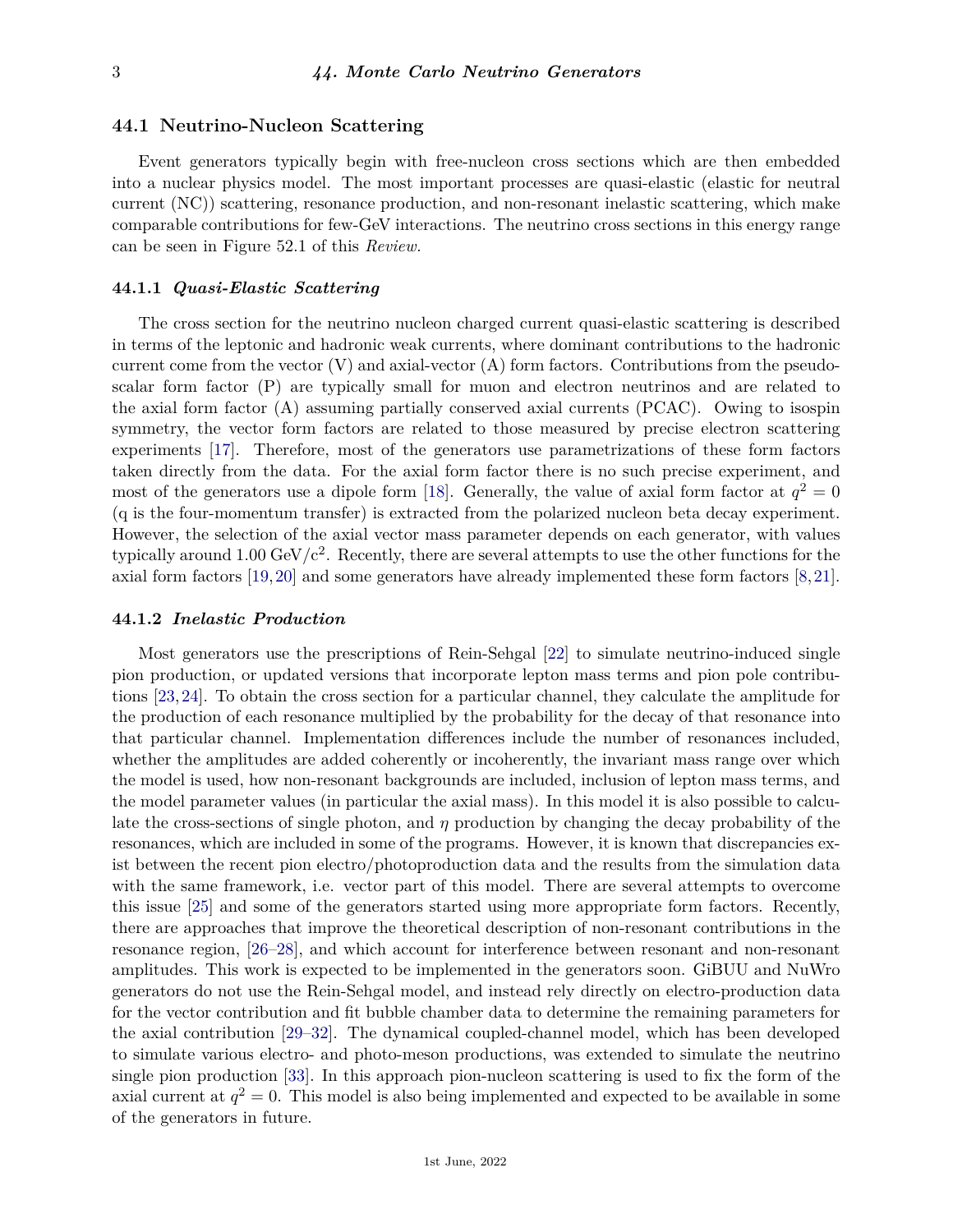## **44.1.3** *Deep and Shallow Inelastic Scattering*

For this process the fundamental target shifts from the nucleon to its quark constituents. Therefore, the generators construct the nucleon structure functions  $F_2$  and  $xF_3$  from parton distributions for high  $Q^2$  (the DIS regime:  $W \gtrsim 2 \text{ GeV}/c^2$  and  $Q^2 \gtrsim 1 \text{ GeV}^2$ ) to calculate the direction and momentum of the lepton. The first challenge is in extending this picture to the lower values of  $Q^2$  and *W* that dominate the available phase space for few-GeV interactions (the so-called 'shallow inelastic scattering', or SIS regime). GRV98LO parton distribution functions [\[34\]](#page-7-2) with the corrections proposed in [\[35,](#page-7-3) [36\]](#page-7-4) are widely used, while others [\[10\]](#page-6-9) implement their own modifications to the parton distributions at low  $Q^2$ . Both DIS and SIS generate hadrons but their production depends on each generator's implementation of a hadronization model as described in the next section. There are various difficulties not only in the actual hadronization but the relation with the single meson production. It is necessary to avoid double counting between the resonance and SIS/DIS models, and all generators are different in this regard. The scheme chosen can have a significant impact on the results of simulations at a few-GeV neutrino energies. For simulating ultra-high energy interactions currently being studied with neutrino telescopes, fully partonic descriptions, which utilize beyond-leading-order pQCD calculations [\[37,](#page-7-5) [38\]](#page-7-6) are the norm [\[39\]](#page-7-7).

## **44.2 Hadronization Models**

For hadrons produced via baryonic resonances, the underlying model amplitudes and resonance branching fractions can be used to fully characterize the hadronic system. For shallow- and deepinelastic scattering, a hadronization model is required. Most generators use PYTHIA [\[40\]](#page-7-8) for this purpose, although some with modified parameters. In addition some implement their own models to handle invariant masses that are too low for PYTHIA, typically somewhere around 2.0 GeV/ $c^2$ . Such models rely heavily on measurements of neutrino hadro-production in highresolution devices, such as bubble chambers and the CHORUS [\[41\]](#page-7-9) and NOMAD experiments [\[42\]](#page-7-10), to construct empirical parametrizations that reproduce the key features of the data [\[43,](#page-7-11) [44\]](#page-7-12). The basic ingredients are the empirical observations that average charged particle multiplicities increase logarithmically with the invariant mass of the hadronic system, and that the distribution of charged particle multiplicities about this average are described by a single function (an observation known as KNO scaling [\[45\]](#page-7-13)). The multiplicity of the neutral particles are usually obtained by scaling the charged particle multiplicity. Simple parametrizations to more accurately reproduce differences observed in the forward/backward hemispheres of hadronic systems are included in GENIE, NEUT, and NuWro.

## **44.3 Nuclear Physics**

The nuclear physics relevant to neutrino-nucleus scattering at few-GeV energies is complicated, involving Fermi motion, nuclear binding, Pauli blocking, in-medium modifications of form factors and hadronization, intranuclear rescattering of hadrons, and many-body scattering mechanisms including long- and short-range nucleon-nucleon correlations.

# **44.3.1** *Treatment of nuclear effects*

In order to obtain the cross-section off nucleons in the nucleus, it is necessary to take into account various in-medium effects. Most of the models used for neutrino-nuclear scattering kinematics were developed in the context of few-GeV inclusive electron scattering, by experiments going back nearly 50 years. The basic models employed in event generators rely on impulse approximation schemes, the most simple of which is the Relativistic Fermi Gas Model. The most common implementations have been the Smith-Moniz [\[46\]](#page-7-14) and Bodek-Ritchie [\[47\]](#page-7-15) models. However, the results from neutrinonucleus scattering experiments in 2000 and afterwards, beginning with K2K, MiniBooNE have shown large discrepancies from the naive expectation from the models. Most striking differences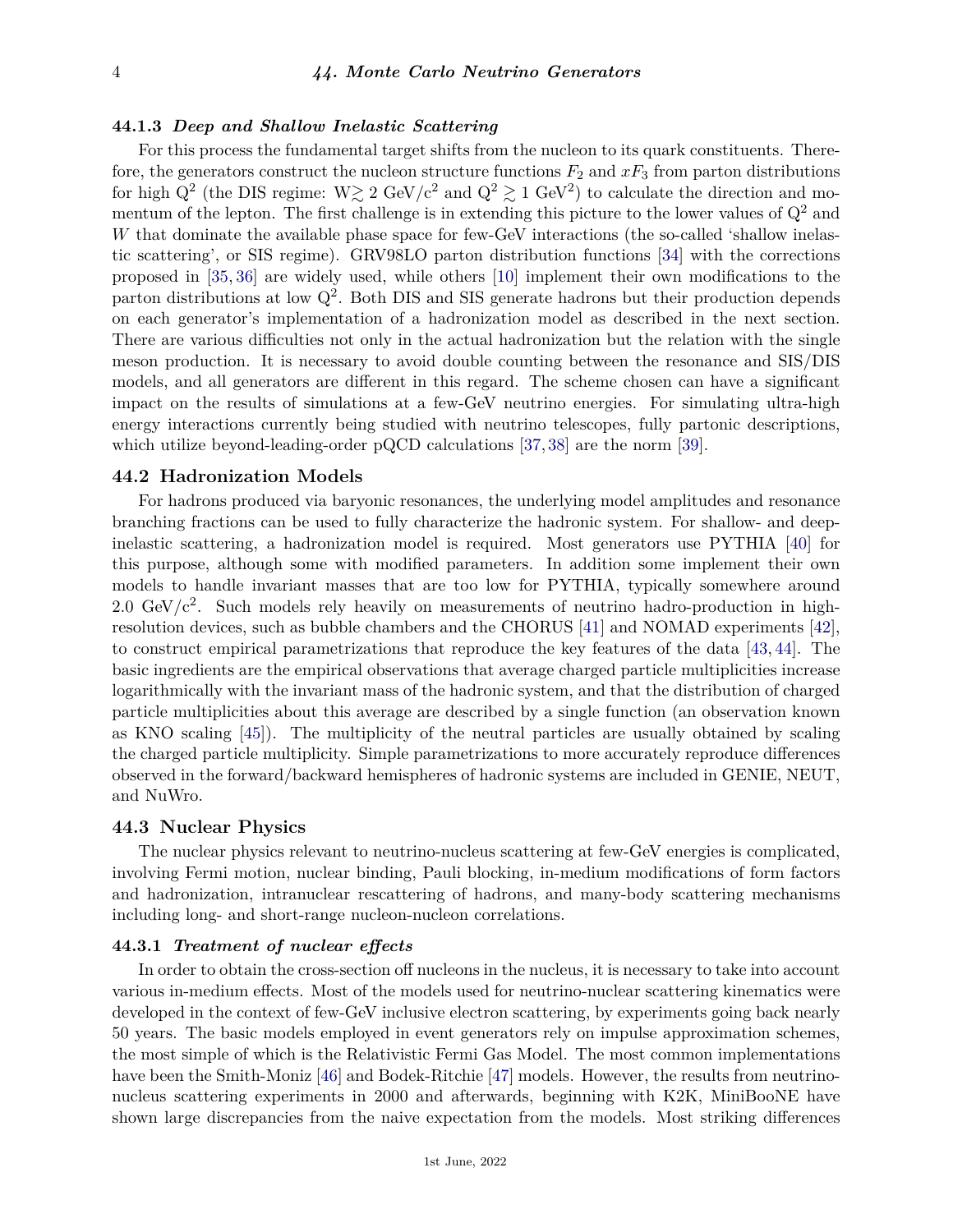are a suppression of forward going muons (low  $Q^2$ ), a high  $Q^2$  enhancement in the event rate, and an overall larger than expected number of observed events. In order to reproduce the data, the quasi-elastic axial mass was used as the effective parameter and increased by roughly 20% from the nominal values obtained by an earlier generation of bubble chamber experiments using hydrogen or deuterium [\[18\]](#page-6-17). This inconsistency between nucleon and nucleus targets suggests that the simple nuclear model is not appropriate in describing the data. Moreover, these simple Fermi-Gas models are not expected to describe the kinematical distributions of final state nucleons. Therefore, several generators have to implement better models, such as local Fermi-Gas model or more sophisticated models. Within the electron scattering community, the analogous calculations have for decades relied on spectral functions, which incorporate information about nucleon momenta and binding energies in the impulse approximation scheme [\[15\]](#page-6-14). Therefore, most of the generators have implemented the realistic spectral functions in their latest releases.

Actually, the discrepancies in small  $q<sup>2</sup>$  could not be solved alone by just introducing the local Fermi-gas model nor spectral function models. This implies that the additional medium correction effects are needed to be taken into account. One of the implemented solutions is the local Fermi-Gas model with medium correction calculated using the random phase approximation, which is known to give large suppression in small  $q^2$  [\[48,](#page-7-16)[49\]](#page-7-17). Although, the fundamental parts of the models are same, actual implementations are quite different between the generators. Especially, the constructions of the final state hadron kinematics are quite different. Especially for the quasi-elastic scattering case, treatment of the nucleon masses in the nucleus, the binding and the separation energies are sometimes quite different [\[50\]](#page-7-18). Recently, Super-Scaling model with relativistic mean field theory effects (SuSAv2) [\[51,](#page-7-19)[52\]](#page-7-20) is implemented in some of the generators. Indications of the suppression in small  $q^2$  in the single pion productions were also observed in K2K and MiniBooNE and it is clearly observed at the MINER*ν*A and NO*ν*A experiments. However, the models to explain the suppression have not been implemented, other than the phenomenological ones. Also,  $q^2$  dependence of the cross-section is largely model and parameter dependent. Further studies of newly implemented single pion models may give new insights. The cause of the discrepancy of small  $q^2$  seems to be identified but the issue of the observed interaction rates are not solved. This implies that there must be some interaction channels which are missing and not considered in the generators.

These led to a revisitation of the role played by excitation of multiple particle-hole states in the nucleus, and the experimental study of these scattering channels is an area of intense experimental interest [\[53\]](#page-7-21). The contribution of these scattering processes is an extremely active area of theoretical research as well, with significant implications for generators and analyses [\[54\]](#page-7-22). Several approaches, ranging from strictly phenomenological descriptions to full theoretical calculations, have recently been incorporated into generators [\[55–](#page-7-23)[57\]](#page-7-24). One example of a phenomenological approach utilizes an Effective Spectral Function [\[58\]](#page-7-25) and a Transverse Enhancement Model [\[59\]](#page-7-26), which together encapsulate information derived from electron scattering experiments at relevant kinematics. The microscopic model of Nieves and collaborators is now available in GENIE and NEUT [\[60,](#page-7-27) [61\]](#page-7-28). SuSAv2 model [\[52\]](#page-7-20) also has capability to simulate this multi-nucleon quasi-elastic like interaction and is also implemented in GENIE.

One of the challenges in incorporating full theoretical models of these processes is that they are typically slow, so generators have developed new approaches whereby much of the computation is done offline, and the generators simply read in the hadronic tensor components. This allows for a full prediction of the lepton kinematics, however the ability to simulate the hadronic component of these multinucleon states then relies on separate models. The other challenge is that the theoretical models are not designed to describe exclusive final states. These approaches, while making simulations computationally tractable, neglect correlations between the lepton and hadron kinematics. Also, there are limitations of the model itself to describe some of the kinematic regions. However,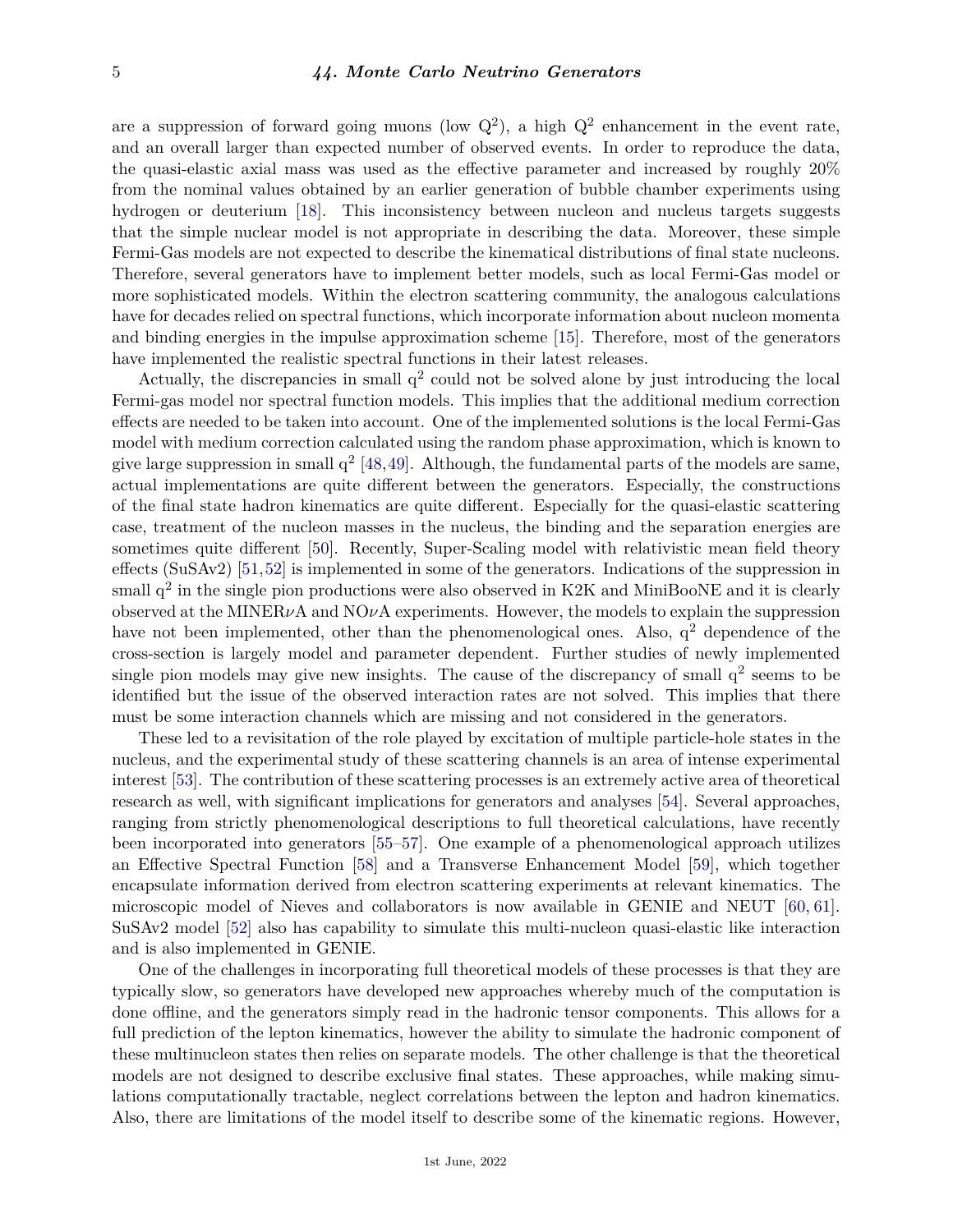the generators need to simulate final all the state particles and thus, several assumptions are made by authors of the generators from time to time.

Also, it is known from photo and electro-nuclear scattering that the Delta width is affected by Pauli blocking and collisional broadening. These effects are included in some, but not all generators.

The remnant nucleus after the scattering is usually in an excited state. Therefore, the remnant may emit gamma-rays, additional nucleons or an alpha particle during the de-excitation process. This de-excitation gamma-ray is used in searching for proton decay in water Cherenkov detectors. Some generators have implemented this process. NEUT implemented the de-excitation process but only for Oxygen. Recently, GENIE has de-excitation processes for various nuclei.

When scattering from a nucleus, coherent scattering of various kinds is possible. Most simulations incorporate, at least, coherent neutral and charged single pion production. While the interaction rate for these interactions is typically around a percent of the total yield, the unique kinematic features of these events can make them potential backgrounds for oscillation searches. Implemented in Monte Carlo are several PCAC-based methods [\[62,](#page-7-29) [63\]](#page-7-30). Microscopic models, valid at lower neutrino energies [\[64](#page-7-31)[–67\]](#page-8-0), have also been implemented in several generators. One commonly used model by Rein and Sehgal [\[62\]](#page-7-29) predicts a cross section for charged-current coherent pion production that is much larger than what is observed by K2K, MINERvA and T2K. However, the cross-section is sensitive to the pion cross-section used in the model as parameters and improved models with lepton mass correction [\[63\]](#page-7-30) give better agreement with the recent data. This improved model is implemented in most of the generators. In addition to coherent pion production, some generators can simulate coherent single photon production [\[68\]](#page-8-1) and coherent elastic neutrino-nucleus scattering.

#### **44.3.2** *Hadron Production in Nuclei*

Neutrino pion production is one of the dominant neutrino scattering mechanisms in the few-GeV region and the pions produced in the nucleus have quite large interaction cross sections. Therefore, pion intranuclear scattering can have sizable effects on the results of simulations at these energies. Also, recent neutrino oscillation experiments use the observed information of protons and pions more extensively, in addition to the charged leptons. Therefore, most generators implement this physics through an intranuclear cascade simulation. In generators which utilize cascade models, a hadron, which has been formed in the nucleus, is moved step by step until it interacts with a nucleon or escapes from the nucleus. The probabilities of each interaction in nucleus are usually given as the mean free paths and used to determine whether the hadron has interacted or not. If the hadron is found to have interacted, appropriate final states are selected. Usually, absorption, elastic, charge exchange, and inelastic scatterings including particle productions are simulated as intranuclear interactions. The determination method of the kinematics for the final state particles heavily depends on the generators but most of them use experimentally validated models to simulate hadron interactions in nucleus. No two intranuclear cascade simulations implemented in neutrino event generators are the same [\[69\]](#page-8-2). In all cases hadrons propagate from an interaction vertex chosen based on the density distribution of the target nucleus. In determining the generated position of the hadrons in nucleus, the concept of the formation length is sometimes employed. Based on this idea, the hadronization process is not instantaneous and it takes some time before generating the hadrons [\[12\]](#page-6-11). The basis for formation times are measurements at relatively high energy and  $Q^2$ , and most generators that employ the concept do not apply them to resonance interactions.

GiBUU does not employ an intranuclear cascade simulation, instead, it utilizes a semi-classical transport model in coupled channels that describes the space-time evolution of a many body system in the presence of potentials and a collision term [\[4\]](#page-6-3). This approach assures consistency between nuclear effects in the initial state, such as Fermi motion, Pauli blocking, hadron self-energies [\[70\]](#page-8-3),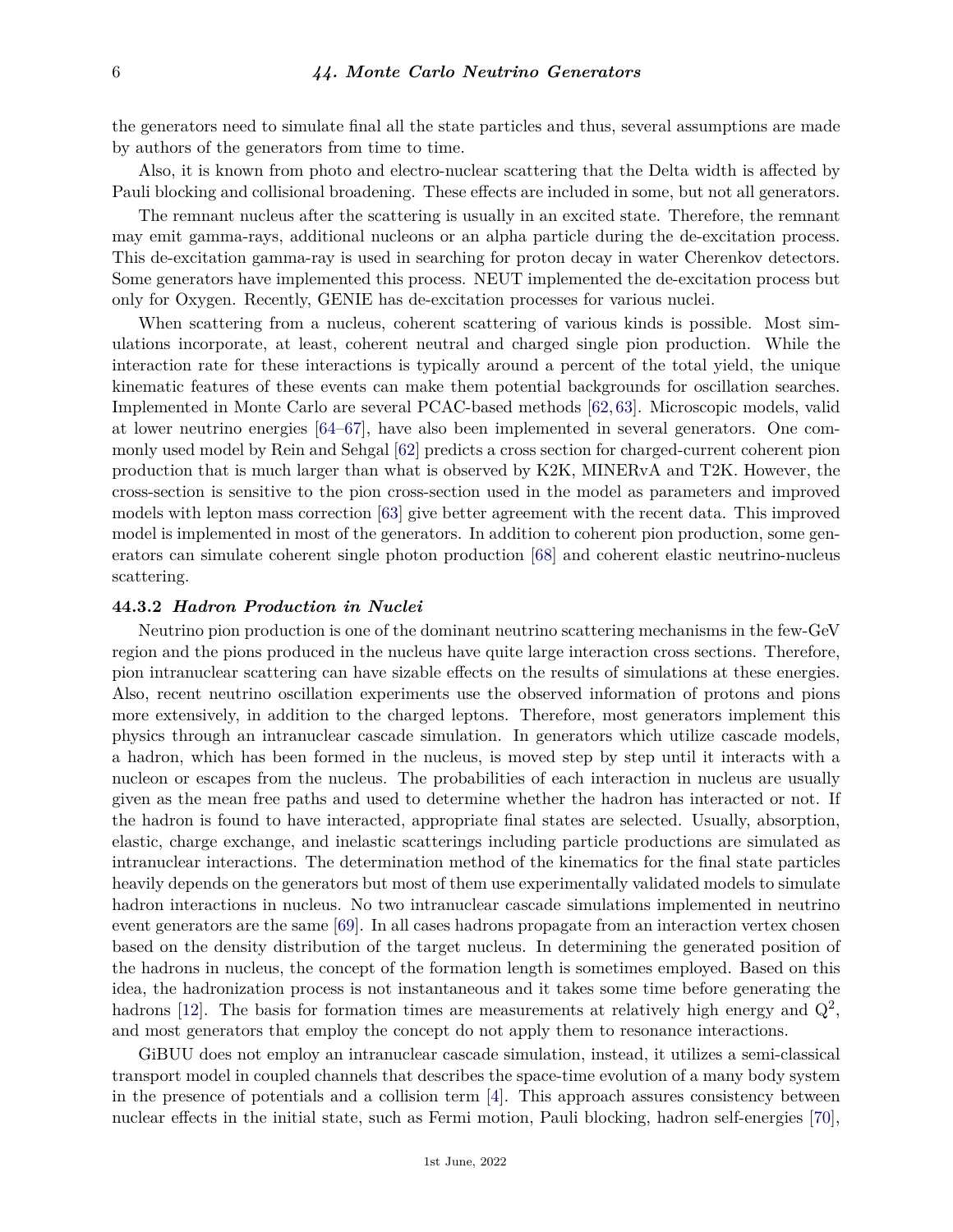and modified cross sections, and the final state, such as particle re-interactions, since the two are derived from the same model. This model has been previously used to describe a wide variety of nuclear interaction data. Similarly, the hadronic simulation of the NUNDIS/NUNRES programs are handled by the well-established FLUKA hadronic simulation package [\[10\]](#page-6-9). Recently, GENIE included the interface to the external hadronic simulation package INCL++ [\[71\]](#page-8-4).

## <span id="page-6-0"></span>*References*

- [1] A. Gazizov and M. P. Kowalski, [Comput. Phys. Commun.](http://doi.org/10.1016/j.cpc.2005.03.113) **172**[, 203](http://doi.org/10.1016/j.cpc.2005.03.113) (2005), [\[arXiv:astro](https://arxiv.org/abs/astro-ph/0406439)[ph/0406439\].](https://arxiv.org/abs/astro-ph/0406439)
- <span id="page-6-1"></span>[2] C. Andreopoulos *et al.*, [Nucl. Instrum. Meth.](http://doi.org/10.1016/j.nima.2009.12.009) **[A614](http://doi.org/10.1016/j.nima.2009.12.009)**, 87 (2010), [\[arXiv:0905.2517\].](https://arxiv.org/abs/0905.2517)
- <span id="page-6-2"></span>[3] J. Tena-Vidal *et al.* (GENIE) (2021), [\[arXiv:2104.09179\].](https://arxiv.org/abs/2104.09179)
- <span id="page-6-3"></span>[4] O. Buss *et al.*, [Phys. Rept.](http://doi.org/10.1016/j.physrep.2011.12.001) **[512](http://doi.org/10.1016/j.physrep.2011.12.001)**, 1 (2012), [\[arXiv:1106.1344\].](https://arxiv.org/abs/1106.1344)
- <span id="page-6-4"></span>[5] K. Gallmeister, U. Mosel and J. Weil, [Phys. Rev.](http://doi.org/10.1103/PhysRevC.94.035502) **C94**[, 3, 035502](http://doi.org/10.1103/PhysRevC.94.035502) (2016), [\[arXiv:1605.09391\].](https://arxiv.org/abs/1605.09391)
- <span id="page-6-5"></span>[6] S. Gardiner, C. Grant, E. Panic, and R. Svoboda, http://www.marleygen.org.
- <span id="page-6-6"></span>[7] D. Autiero, [Nucl. Phys. Proc. Suppl.](http://doi.org/10.1016/j.nuclphysbps.2004.11.168) **139**[, 253](http://doi.org/10.1016/j.nuclphysbps.2004.11.168) (2005).
- <span id="page-6-7"></span>[8] Y. Hayato and L. Pickering, [Eur. Phys. J. Spec. Top.](http://doi.org/10.1140/epjs/s11734-021-00287-7) (2021), [\[arXiv:2106.15809\].](https://arxiv.org/abs/2106.15809)
- <span id="page-6-8"></span>[9] D. Casper, [Nucl. Phys. Proc. Suppl.](http://doi.org/10.1016/S0920-5632(02)01756-5) **112**[, 161](http://doi.org/10.1016/S0920-5632(02)01756-5) (2002), [\[hep-ph/0208030\].](https://arxiv.org/abs/hep-ph/0208030)
- <span id="page-6-9"></span>[10] G. Battistoni *et al.*, Acta Phys. Polon. **B40**, 2491 (2009).
- <span id="page-6-10"></span>[11] T. T. Böhlen *et al.*, [Nucl. Data Sheets](http://doi.org/10.1016/j.nds.2014.07.049) **120**[, 211](http://doi.org/10.1016/j.nds.2014.07.049) (2014).
- <span id="page-6-11"></span>[12] T. Golan, C. Juszczak and J. T. Sobczyk, [Phys. Rev.](http://doi.org/10.1103/PhysRevC.86.015505) **C86**[, 015505](http://doi.org/10.1103/PhysRevC.86.015505) (2012), [\[arXiv:1202.4197\].](https://arxiv.org/abs/1202.4197)
- <span id="page-6-12"></span>[13] P. Stowell *et al.*, [JINST](http://doi.org/10.1088/1748-0221/12/01/P01016) **12**[, 01, P01016](http://doi.org/10.1088/1748-0221/12/01/P01016) (2017), [\[arXiv:1612.07393\].](https://arxiv.org/abs/1612.07393)
- <span id="page-6-13"></span>[14] M. Betancourt *et al.*, [Phys. Rept.](http://doi.org/10.1016/j.physrep.2018.08.003) **[773-774](http://doi.org/10.1016/j.physrep.2018.08.003)**, 1 (2018), [\[arXiv:1805.07378\].](https://arxiv.org/abs/1805.07378)
- <span id="page-6-14"></span>[15] O. Benhar, D. day and I. Sick, [Rev. Mod. Phys.](http://doi.org/10.1103/RevModPhys.80.189) **80**[, 189](http://doi.org/10.1103/RevModPhys.80.189) (2008), [\[arXiv:nucl-ex/0603029\].](https://arxiv.org/abs/nucl-ex/0603029)
- <span id="page-6-15"></span>[16] B. Schmookler *et al.* (CLAS), [Nature](http://doi.org/10.1038/s41586-019-0925-9) **566**[, 7744, 354](http://doi.org/10.1038/s41586-019-0925-9) (2019), [\[arXiv:2004.12065\].](https://arxiv.org/abs/2004.12065)
- <span id="page-6-16"></span>[17] A. Bodek *et al.*, [Eur. Phys. J.](http://doi.org/10.1140/epjc/s10052-007-0491-4) **C53**[, 349](http://doi.org/10.1140/epjc/s10052-007-0491-4) (2008), [\[arXiv:0708.1946\].](https://arxiv.org/abs/0708.1946)
- <span id="page-6-17"></span>[18] H. Gallagher, G. Garvey and G. P. Zeller, [Ann. Rev. Nucl. Part. Sci.](http://doi.org/10.1146/annurev-nucl-102010-130255) **61**[, 355](http://doi.org/10.1146/annurev-nucl-102010-130255) (2011).
- <span id="page-6-18"></span>[19] E. Tomasi-Gustafsson, G. I. Gakh and C. Adamuscin, [Phys. Rev.](http://doi.org/10.1103/PhysRevC.73.045204) **C73**[, 045204](http://doi.org/10.1103/PhysRevC.73.045204) (2006), [\[arXiv:nucl-th/0512039\].](https://arxiv.org/abs/nucl-th/0512039)
- <span id="page-6-19"></span>[20] B. Bhattacharya, R. J. Hill and G. Paz, [Phys. Rev.](http://doi.org/10.1103/PhysRevD.84.073006) **D84**[, 073006](http://doi.org/10.1103/PhysRevD.84.073006) (2011), [\[arXiv:1108.0423\].](https://arxiv.org/abs/1108.0423)
- <span id="page-6-20"></span>[21] A. S. Meyer *et al.*, [Phys. Rev.](http://doi.org/10.1103/PhysRevD.93.113015) **D93**[, 11, 113015](http://doi.org/10.1103/PhysRevD.93.113015) (2016), [\[arXiv:1603.03048\].](https://arxiv.org/abs/1603.03048)
- <span id="page-6-21"></span>[22] D. Rein and L. M. Sehgal, [Annals Phys.](http://doi.org/10.1016/0003-4916(81)90242-6) **[133](http://doi.org/10.1016/0003-4916(81)90242-6)**, 79 (1981).
- <span id="page-6-22"></span>[23] K. S. Kuzmin, V. V. Lyubushkin and V. A. Naumov, [Mod. Phys. Lett. A](http://doi.org/10.1142/S0217732304016172) **19**[, 2815](http://doi.org/10.1142/S0217732304016172) (2004), [\[hep-ph/0312107\].](https://arxiv.org/abs/hep-ph/0312107)
- <span id="page-6-23"></span>[24] C. Berger and L. M. Sehgal, [Phys. Rev. D](http://doi.org/10.1103/PhysRevD.76.113004) **76**[, 113004](http://doi.org/10.1103/PhysRevD.76.113004) (2007), [\[arXiv:0709.4378\].](https://arxiv.org/abs/0709.4378)
- <span id="page-6-24"></span>[25] K. M. Graczyk and J. T. Sobczyk, [Phys. Rev.](http://doi.org/10.1103/PhysRevD.79.079903) **D77**[, 053001](http://doi.org/10.1103/PhysRevD.79.079903) (2008), [Erratum: Phys. Rev.D79,079903(2009)], [\[arXiv:0707.3561\].](https://arxiv.org/abs/0707.3561)
- <span id="page-6-25"></span>[26] M. Kabirnezhad, [Phys. Rev.](http://doi.org/10.1103/PhysRevD.97.013002) **D97**[, 1, 013002](http://doi.org/10.1103/PhysRevD.97.013002) (2018), [\[arXiv:1711.02403\].](https://arxiv.org/abs/1711.02403)
- [27] M. Kabirnezhad, [Phys. Rev. D](http://doi.org/10.1103/PhysRevD.102.053009) **102**[, 5, 053009](http://doi.org/10.1103/PhysRevD.102.053009) (2020), [\[arXiv:2006.13765\].](https://arxiv.org/abs/2006.13765)
- <span id="page-6-26"></span>[28] E. Hernandez, J. Nieves and M. Valverde, [Phys. Rev. D](http://doi.org/10.1103/PhysRevD.76.033005) **76**[, 033005](http://doi.org/10.1103/PhysRevD.76.033005) (2007), [\[hep-ph/0701149\].](https://arxiv.org/abs/hep-ph/0701149)
- <span id="page-6-27"></span>[29] O. Lalakulich and E. A. Paschos, [Phys. Rev.](http://doi.org/10.1103/PhysRevD.71.074003) **D71**[, 074003](http://doi.org/10.1103/PhysRevD.71.074003) (2005), [\[hep-ph/0501109\].](https://arxiv.org/abs/hep-ph/0501109)
- [30] J. A. Nowak, [Phys. Scripta](http://doi.org/10.1088/0031-8949/2006/T127/025) **[T127](http://doi.org/10.1088/0031-8949/2006/T127/025)**, 70 (2006), [\[hep-ph/0607081\].](https://arxiv.org/abs/hep-ph/0607081)
- [31] T. Leitner *et al.*, [Phys. Rev. C](http://doi.org/10.1103/PhysRevC.79.034601) **79**[, 034601](http://doi.org/10.1103/PhysRevC.79.034601) (2009), [\[arXiv:0812.0587\].](https://arxiv.org/abs/0812.0587)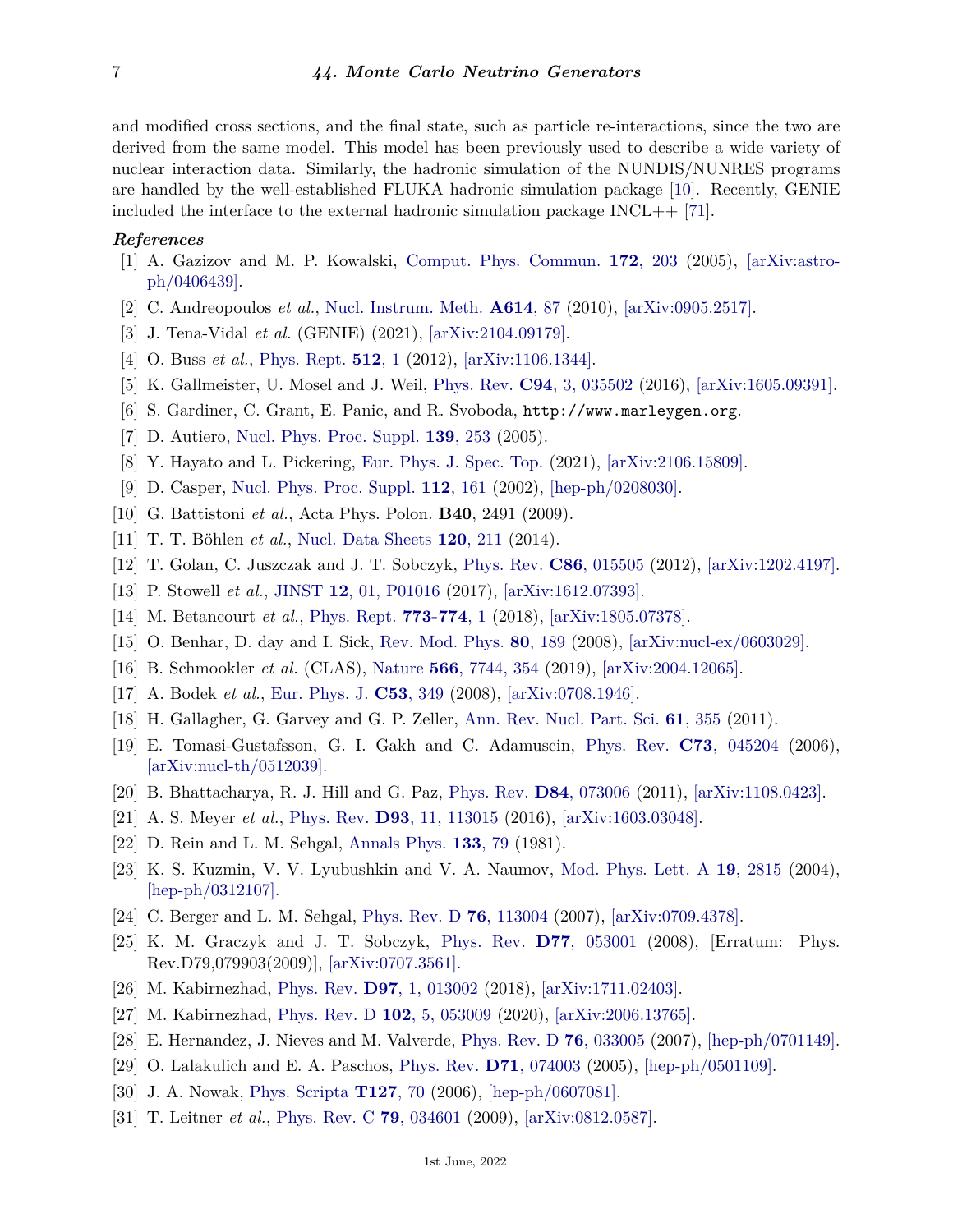- <span id="page-7-0"></span>[32] L. Alvarez-Ruso, S. K. Singh and M. J. Vicente Vacas, [Phys. Rev.](http://doi.org/10.1103/PhysRevC.57.2693) **C57**[, 2693](http://doi.org/10.1103/PhysRevC.57.2693) (1998), [\[arXiv:nucl-th/9712058\].](https://arxiv.org/abs/nucl-th/9712058)
- <span id="page-7-1"></span>[33] S. X. Nakamura, H. Kamano and T. Sato, [Phys. Rev.](http://doi.org/10.1103/PhysRevD.92.074024) **D92**[, 7, 074024](http://doi.org/10.1103/PhysRevD.92.074024) (2015), [\[arXiv:1506.03403\].](https://arxiv.org/abs/1506.03403)
- <span id="page-7-2"></span>[34] M. Glück, E. Reya and A. Vogt, [Eur. Phys. J.](http://doi.org/10.1007/s100529800978) **C5**[, 461](http://doi.org/10.1007/s100529800978) (1998), [\[hep-ph/9806404\].](https://arxiv.org/abs/hep-ph/9806404)
- <span id="page-7-3"></span>[35] A. Bodek and U. K. Yang, [J. Phys.](http://doi.org/10.1088/0954-3899/29/8/369) **G29**[, 1899](http://doi.org/10.1088/0954-3899/29/8/369) (2003), [\[hep-ex/0210024\].](https://arxiv.org/abs/hep-ex/0210024)
- <span id="page-7-4"></span>[36] A. Bodek, U. K. Yang and Y. Xu (2021), [\[arXiv:2108.09240\].](https://arxiv.org/abs/2108.09240)
- <span id="page-7-5"></span>[37] A. Cooper-Sarkar, P. Mertsch and S. Sarkar, [JHEP](http://doi.org/10.1007/JHEP08(2011)042) **08**[, 042](http://doi.org/10.1007/JHEP08(2011)042) (2011), [\[arXiv:1106.3723\].](https://arxiv.org/abs/1106.3723)
- <span id="page-7-6"></span>[38] V. Bertone, R. Gauld and J. Rojo, [JHEP](http://doi.org/10.1007/JHEP01(2019)217) **01**[, 217](http://doi.org/10.1007/JHEP01(2019)217) (2019), [\[arXiv:1808.02034\].](https://arxiv.org/abs/1808.02034)
- <span id="page-7-7"></span>[39] A. Garcia and A. Heijboer (KM3NeT), [PoS](http://doi.org/10.22323/1.358.0895) **[ICRC2019](http://doi.org/10.22323/1.358.0895)**, 895 (2020), [\[arXiv:1908.10077\].](https://arxiv.org/abs/1908.10077)
- <span id="page-7-8"></span>[40] T. Sjostrand, S. Mrenna and P. Z. Skands, [JHEP](http://doi.org/10.1088/1126-6708/2006/05/026) **05**[, 026](http://doi.org/10.1088/1126-6708/2006/05/026) (2006), [\[hep-ph/0603175\].](https://arxiv.org/abs/hep-ph/0603175)
- <span id="page-7-9"></span>[41] A. Kayis-Topaksu *et al.* (CHORUS), [Eur. Phys. J.](http://doi.org/10.1140/epjc/s10052-007-0366-8) **C51**[, 775](http://doi.org/10.1140/epjc/s10052-007-0366-8) (2007), [\[arXiv:0707.1586\].](https://arxiv.org/abs/0707.1586)
- <span id="page-7-10"></span>[42] J. Altegoer *et al.* (NOMAD), [Phys. Lett.](http://doi.org/10.1016/S0370-2693(98)01477-4) **[B445](http://doi.org/10.1016/S0370-2693(98)01477-4)**, 439 (1999).
- <span id="page-7-11"></span>[43] T. Yang *et al.*, [Eur. Phys. J.](http://doi.org/10.1140/epjc/s10052-009-1094-z) **[C63](http://doi.org/10.1140/epjc/s10052-009-1094-z)**, 1 (2009), [\[arXiv:0904.4043\].](https://arxiv.org/abs/0904.4043)
- <span id="page-7-12"></span>[44] J. A. Nowak and J. T. Sobczyk, Acta Phys. Polon. **B37**, 2371 (2006), [\[hep-ph/0608108\].](https://arxiv.org/abs/hep-ph/0608108)
- <span id="page-7-13"></span>[45] Z. Koba, H. B. Nielsen and P. Olesen, [Nucl. Phys.](http://doi.org/10.1016/0550-3213(72)90551-2) **B40**[, 317](http://doi.org/10.1016/0550-3213(72)90551-2) (1972).
- <span id="page-7-14"></span>[46] R. A. Smith and E. J. Moniz, [Nucl. Phys.](http://doi.org/10.1016/0550-3213(75)90612-4) **B43**[, 605](http://doi.org/10.1016/0550-3213(75)90612-4) (1972), [Erratum: Nucl. Phys.B101,547(1975)].
- <span id="page-7-15"></span>[47] A. Bodek and J. L. Ritchie, [Phys. Rev.](http://doi.org/10.1103/PhysRevD.24.1400) **D24**[, 1400](http://doi.org/10.1103/PhysRevD.24.1400) (1981).
- <span id="page-7-16"></span>[48] M. C. Martinez *et al.*, [Phys. Rev. C](http://doi.org/10.1103/PhysRevC.73.024607) **73**[, 024607](http://doi.org/10.1103/PhysRevC.73.024607) (2006), [\[arXiv:nucl-th/0505008\].](https://arxiv.org/abs/nucl-th/0505008)
- <span id="page-7-17"></span>[49] J. Nieves, J. E. Amaro and M. Valverde, [Phys. Rev. C](http://doi.org/10.1103/PhysRevC.70.055503) **70**[, 055503](http://doi.org/10.1103/PhysRevC.70.055503) (2004), [Erratum: Phys.Rev.C 72, 019902 (2005)], [\[arXiv:nucl-th/0408005\].](https://arxiv.org/abs/nucl-th/0408005)
- <span id="page-7-19"></span><span id="page-7-18"></span>[50] A. Bodek and T. Cai, [Eur. Phys. J. C](http://doi.org/10.1140/epjc/s10052-019-6750-3) **79**[, 4, 293](http://doi.org/10.1140/epjc/s10052-019-6750-3) (2019), [\[arXiv:1801.07975\].](https://arxiv.org/abs/1801.07975)
- [51] J. A. Caballero *et al.*, [Phys. Lett.](http://doi.org/10.1016/j.physletb.2007.08.018) **[B653](http://doi.org/10.1016/j.physletb.2007.08.018)**, 366 (2007), [\[arXiv:0705.1429\].](https://arxiv.org/abs/0705.1429)
- <span id="page-7-20"></span>[52] R. Gonzaléz-Jiménez *et al.*, [Phys. Rev. C](http://doi.org/10.1103/PhysRevC.90.035501) **90**[, 3, 035501](http://doi.org/10.1103/PhysRevC.90.035501) (2014), [\[arXiv:1407.8346\].](https://arxiv.org/abs/1407.8346)
- <span id="page-7-21"></span>[53] X. G. Lu *et al.* (MINERvA) (2021), [\[arXiv:2107.02064\].](https://arxiv.org/abs/2107.02064)
- <span id="page-7-23"></span><span id="page-7-22"></span>[54] L. Alvarez-Ruso *et al.*, [Prog. Part. Nucl. Phys.](http://doi.org/10.1016/j.ppnp.2018.01.006) **[100](http://doi.org/10.1016/j.ppnp.2018.01.006)**, 1 (2018), [\[arXiv:1706.03621\].](https://arxiv.org/abs/1706.03621)
- [55] T. Katori, [AIP Conf. Proc.](http://doi.org/10.1063/1.4919465) **1663**[, 1, 030001](http://doi.org/10.1063/1.4919465) (2015), [\[arXiv:1304.6014\].](https://arxiv.org/abs/1304.6014)
- [56] M. Alam *et al.* (2015), [\[arXiv:1512.06882\].](https://arxiv.org/abs/1512.06882)
- <span id="page-7-24"></span>[57] C. Wilkinson *et al.*, [Phys. Rev.](http://doi.org/10.1103/PhysRevD.93.072010) **D93**[, 7, 072010](http://doi.org/10.1103/PhysRevD.93.072010) (2016), [\[arXiv:1601.05592\].](https://arxiv.org/abs/1601.05592)
- <span id="page-7-25"></span>[58] A. Bodek, M. E. Christy and B. Coopersmith, [Eur. Phys. J.](http://doi.org/10.1140/epjc/s10052-014-3091-0) **C74**[, 10, 3091](http://doi.org/10.1140/epjc/s10052-014-3091-0) (2014), [\[arXiv:1405.0583\].](https://arxiv.org/abs/1405.0583)
- <span id="page-7-27"></span><span id="page-7-26"></span>[59] A. Bodek, H. S. Budd and M. E. Christy, [Eur. Phys. J.](http://doi.org/10.1140/epjc/s10052-011-1726-y) **C71**[, 1726](http://doi.org/10.1140/epjc/s10052-011-1726-y) (2011), [\[arXiv:1106.0340\].](https://arxiv.org/abs/1106.0340)
- [60] J. Nieves, I. Ruiz Simo and M. J. Vicente Vacas, [Phys. Rev.](http://doi.org/10.1103/PhysRevC.83.045501) **C83**[, 045501](http://doi.org/10.1103/PhysRevC.83.045501) (2011), [\[arXiv:1102.2777\].](https://arxiv.org/abs/1102.2777)
- <span id="page-7-28"></span>[61] R. Gran *et al.*, [Phys. Rev.](http://doi.org/10.1103/PhysRevD.88.113007) **D88**[, 11, 113007](http://doi.org/10.1103/PhysRevD.88.113007) (2013), [\[arXiv:1307.8105\].](https://arxiv.org/abs/1307.8105)
- <span id="page-7-29"></span>[62] D. Rein and L. M. Sehgal, [Nucl. Phys.](http://doi.org/10.1016/0550-3213(83)90090-1) **[B223](http://doi.org/10.1016/0550-3213(83)90090-1)**, 29 (1983).
- <span id="page-7-30"></span>[63] C. Berger and L. M. Sehgal, [Phys. Rev.](http://doi.org/10.1103/PhysRevD.79.053003) **D79**[, 053003](http://doi.org/10.1103/PhysRevD.79.053003) (2009), [\[arXiv:0812.2653\].](https://arxiv.org/abs/0812.2653)
- <span id="page-7-31"></span>[64] L. Alvarez-Ruso *et al.*, [Phys. Rev.](http://doi.org/10.1103/PhysRevC.75.055501) **C75**[, 055501](http://doi.org/10.1103/PhysRevC.75.055501) (2007), [Erratum: Phys. Rev.C80,019906(2009)], [\[arXiv:nucl-th/0701098\].](https://arxiv.org/abs/nucl-th/0701098)